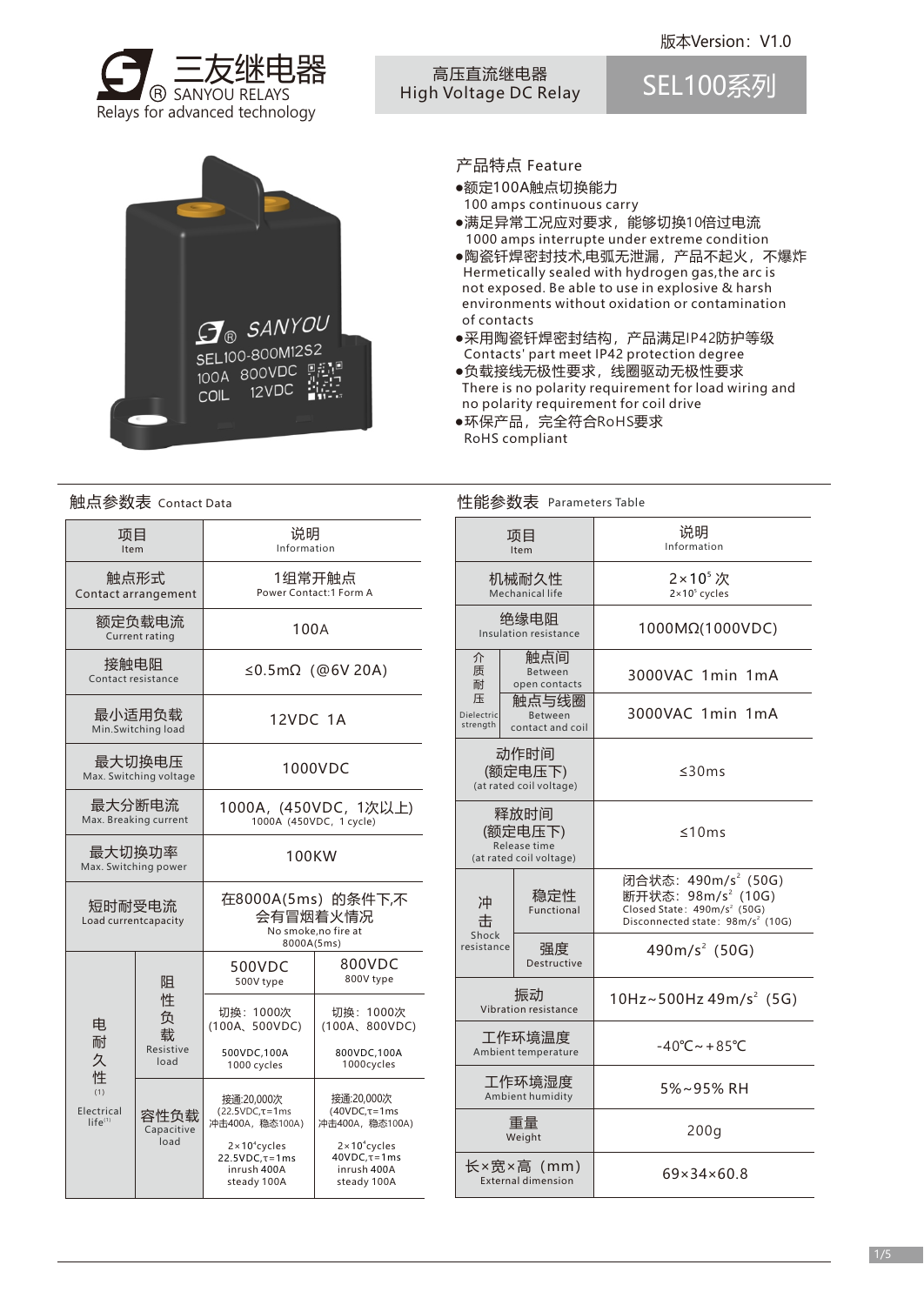#### 线圈规格表 CoilData<sup>⑵</sup>

| 额定电压<br>(VDC)<br>Rated voltage<br>(VDC) | 工作电压<br>(VDC)<br>Operation voltage<br>(VDC) | 最大电压<br>(VDC)<br>Max. voltage<br>(VDC) | 动作电压<br>(VDC)<br>Pick-up voltage<br>(VDC) | 释放电压<br>(VDC)<br>Drop-out voltage<br>(VDC) | 线圈电阻<br>$(\Omega)$<br>$±10\%$<br>Coil resistance<br>$(\pm 10\%)(\Omega)$ | 启动功率<br>(W)<br>(inrush, W) | 稳态功率<br>(W)<br>Operating power Operating power<br>(stable, W) |
|-----------------------------------------|---------------------------------------------|----------------------------------------|-------------------------------------------|--------------------------------------------|--------------------------------------------------------------------------|----------------------------|---------------------------------------------------------------|
| 12                                      | 12                                          | 16                                     | $\leq$ 9                                  | $\geq 1.0$                                 | 24                                                                       |                            | 6                                                             |
| 24                                      | 24                                          | 32                                     | $\leq 18$                                 | $\geq$ 2.0                                 | 96                                                                       |                            | 6                                                             |

备注: NOTES:

(1)除特别标明外,电耐久性测试环境温均为23℃,通断比(on:off)为0.6s:5.4s; Ambient temperature:23℃,L/R≤1ms.

(2)如需其他额定电压,可特殊订货。 Other types of rated voltage,please contact us.

订货标记Ordering Information

型号命名规则Nomenclature

| $SEL$ 100 - $\Box$ M<br>$\Box$ |  |  |  | $\Box$ 2                              |                                                                                                                     | $\Box$                        | 客户特性号                              | <b>无</b> : 无客户特殊要求<br>Customer special code    Nil: No customer special requirement<br><b>数字或字母</b> :客户特殊要求,与结<br>构无关<br>Numbers or Letters: Customer<br>special requirement |
|--------------------------------|--|--|--|---------------------------------------|---------------------------------------------------------------------------------------------------------------------|-------------------------------|------------------------------------|------------------------------------------------------------------------------------------------------------------------------------------------------------------------------|
|                                |  |  |  |                                       |                                                                                                                     |                               | 负载连接方式<br>Load connection type     | 2: 内螺纹<br>2: internai thread                                                                                                                                                 |
|                                |  |  |  | 安装尺寸<br><b>Installation dimension</b> | L: 安装孔间距为57*22<br>L: the mounting hole spacing is $57*22$<br>S: 安装孔间距为52*22<br>S: the mounting hole spacing is52*22 |                               |                                    |                                                                                                                                                                              |
|                                |  |  |  |                                       | 线圈电压<br>Coil voltage                                                                                                | 12: 12VDC<br><b>24: 24VDC</b> |                                    |                                                                                                                                                                              |
|                                |  |  |  |                                       |                                                                                                                     |                               | 触点组数<br><b>Contact arrangement</b> | $M: 11$ 组常开触点<br>$M: 1$ Form A                                                                                                                                               |
|                                |  |  |  | 负载电压<br><b>Voltage rating</b>         | 800: 12~800VDC<br>500: 12~500VDC                                                                                    |                               |                                    |                                                                                                                                                                              |
|                                |  |  |  |                                       |                                                                                                                     | 负载电流<br><b>Load current</b>   | 100: 100A                          |                                                                                                                                                                              |
|                                |  |  |  |                                       |                                                                                                                     |                               | 基本型号<br><b>Type designation</b>    | <b>SEL</b>                                                                                                                                                                   |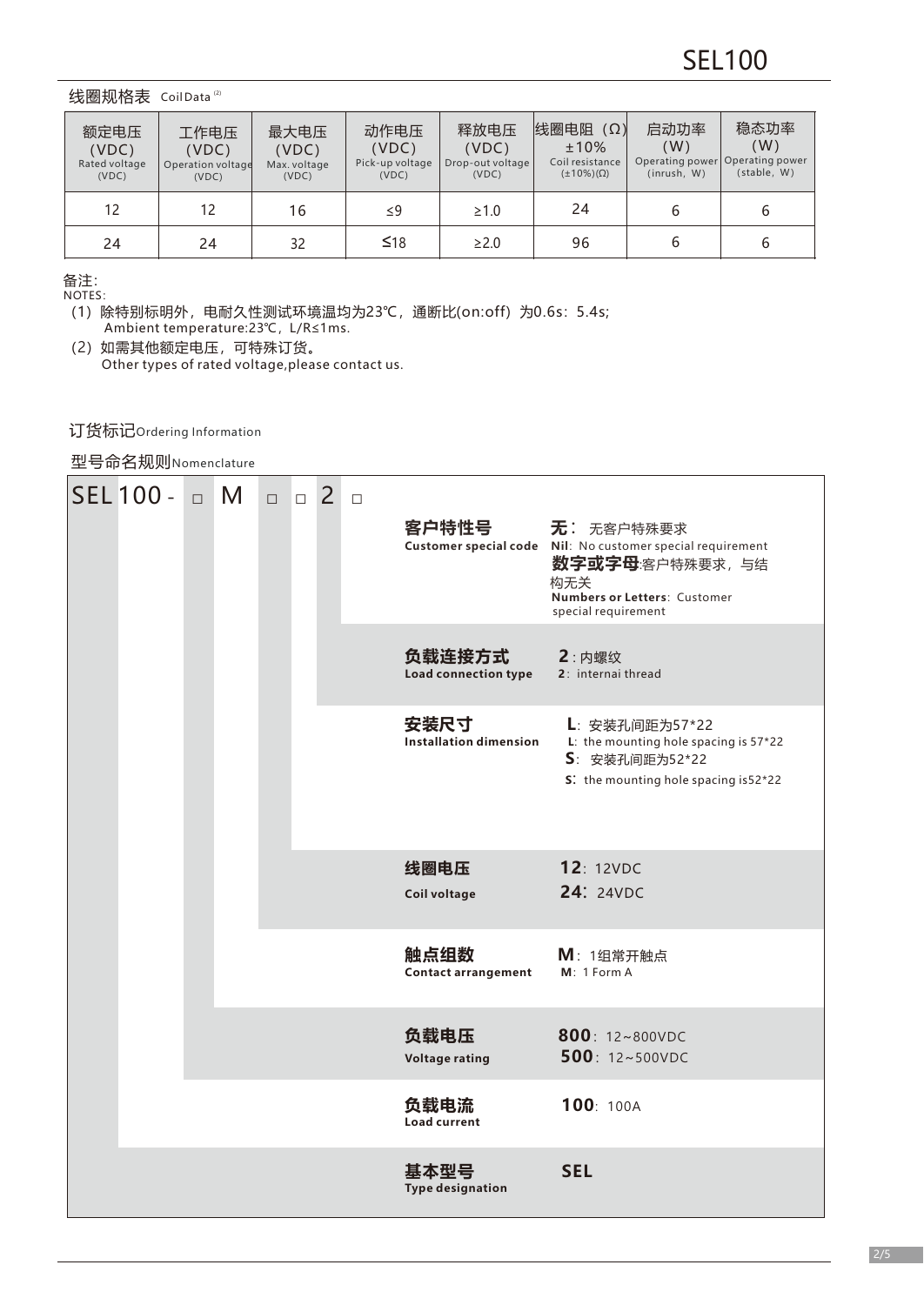# 外形尺寸(安装尺寸L型)

Outline Dimensions (Mounting size L)



10~50mm时,公差为±0.5mm ≥50mm时,公差为±0.8mm

Size tolerance<br>Less than 10mm: ±0.3 Less than 10mm:  $\pm 0.3$ <br>10 to 50mm:  $\pm 0.5$ 10 to 50mm:  $\pm 0.5$ <br>More than 50mm:  $\pm 0.8$ More than 50mm:

# 外形尺寸(安装尺寸S型)

Outline Dimensions (Mounting size S)

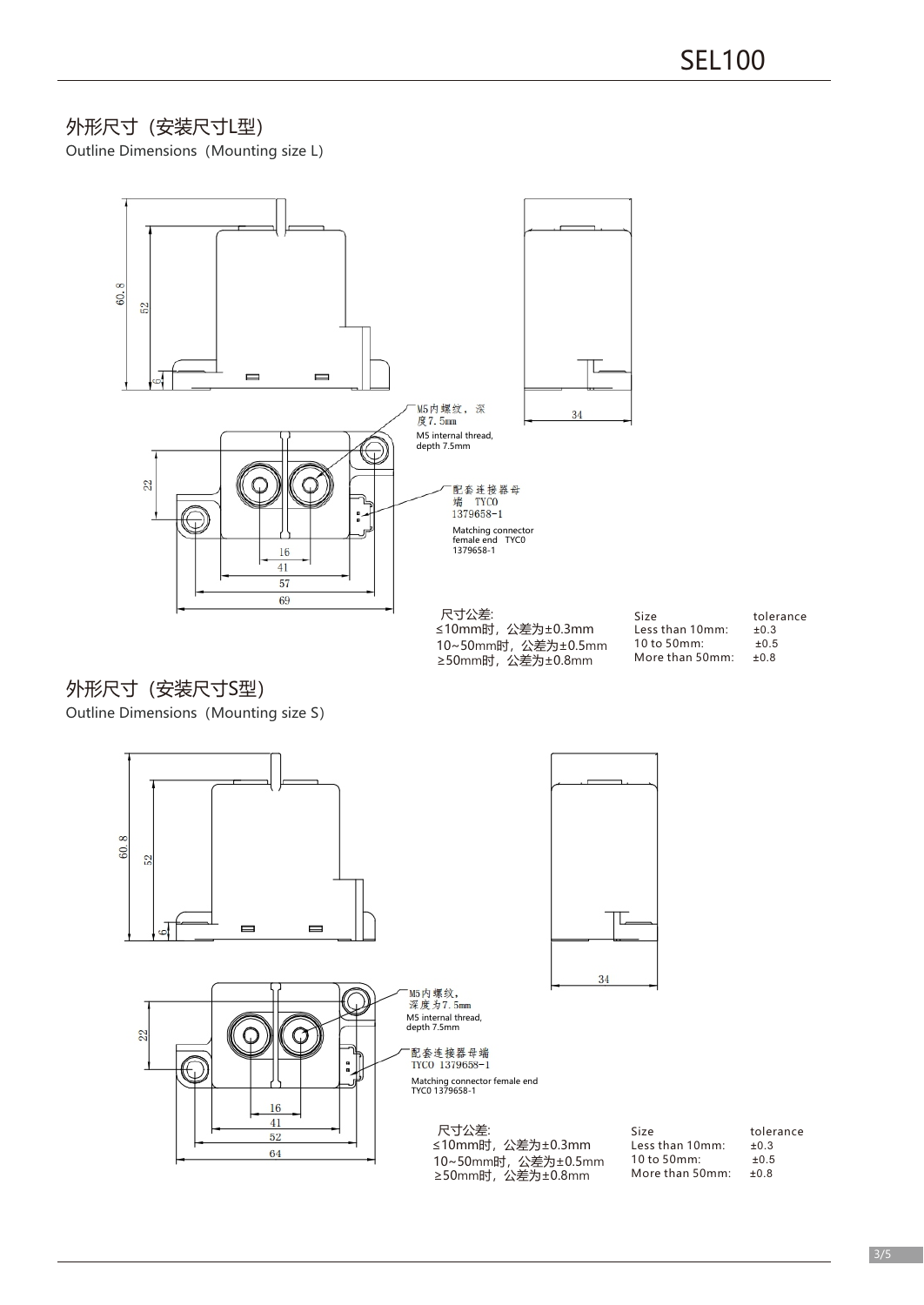**说明:**

#### **NOTES:**

#### **●继电器安装注意事项**

#### **●Mounting Attention**

- 1.在继电器坠落的情况下,原则上请不要再使用;
- In principle, please do not use it when the relay has fallen down.
- 2.本继电器的内部触点使用了气体保护,伴随着触点温度变化(环境温度+通电致使温度上升)而存在 内部气体穿透,严禁将继电器长时间置于超过产品温度使用范围(-40 ℃~85 ℃)环境中; The relay contacts are sealed and filled with gas. When the contact temperature changes, there is internal gas penetrating characteristic.SANYOU relays are forbidden to be used at the temperature beyond our suggestion -40 ℃~85 ℃ for long time.
- 3.在安装继电器时,一定要使用垫圈以防止螺丝松动;

When installing the relay, always use washers to prevent the screws from loosening.

- 4.在安装继电器时,锁紧继电器负载端扭力矩与安装孔扭力矩请控制在建议范围内,在超过范围的情况 下,可能会造成端子滑牙或外壳破损,使用螺钉时,确保垫圈强度足够,否则会变形撑坏外壳; Tighten each screw within the rated range given in the outline dimensions. Exceeding the maximum torque may result in breakage.
- 5.在安装继电器时,请不要靠近强磁场和发热源。
- Avoid mounting the relay in strong magnetic fields (near a transformer or magnet) or close to an object that radiates heat.

## **●继电器负载端连接注意事项**

#### **●Electrical Life Attention**

- 1.请避免过度负载应用到产品上,如果超出额定范围,产品的性能无法保证; This relay is a DC high-voltage switch. In its final breakdown mode, it may lose the ability to provide the proper cut-off.Therefore, do not exceed the indicated switching capacity and life.
- 2.请将继电器看做是有截止寿命的产品,不要超过开关的容量和使用寿命,为确保安全,应及时替换; Please treat the relay as a product with limited life and replace it when necessary.
- 3.继电器的负载端子是有极性的,请按产品外表标示极性要求连接负载,否则产品性能无法保证; The contacts of the relay are polarized. Please follow instructions in the connection schematic when connecting the contacts.
- 4.小心异物或油粘着在负载端子部分,这样可能导致负载端子散热异常,同时请按下表公称面积的连接 导线或铜排。

Be careful that foreign matter and oils and fats kind, don't stick to the main terminal parts because it is likely to cause terminal parts to give off unusual heat. Also, please use the following specifications of conductor.

| 10A  | 公称截面积 ≥2mm <sup>2</sup>  | Min. 2mm <sup>2</sup> nominal cross-sectional area                             |
|------|--------------------------|--------------------------------------------------------------------------------|
| 20A  | 公称截面积 ≥3mm <sup>2</sup>  | Min. 3mm <sup>2</sup> nominal cross-sectional area                             |
| 40A  | 公称截面积 ≥10mm <sup>2</sup> | Min. 10mm <sup>2</sup> nominal cross-sectional area                            |
| 60A  | 公称截面积 ≥15mm <sup>2</sup> | Min. 15mm <sup>2</sup> nominal cross-sectional area                            |
| 100A | 公称截面积 ≥35mm <sup>2</sup> | Min. 35mm <sup>2</sup> nominal cross-sectional area                            |
| 150A | 公称截面积 ≥45mm <sup>2</sup> | Min. 45mm <sup>2</sup> nominal cross-sectional area                            |
| 200A | 公称截面积 ≥60mm <sup>2</sup> | Min. 60mm <sup>2</sup> nominal cross-sectional area                            |
| 250A | 公称截面积                    | $\geq$ 80mm <sup>2</sup> Min. 80mm <sup>2</sup> nominal cross-sectional area   |
| 300A |                          | 公称截面积 ≥100mm <sup>2</sup> Min. 100mm <sup>2</sup> nominal cross-sectional area |
|      |                          |                                                                                |